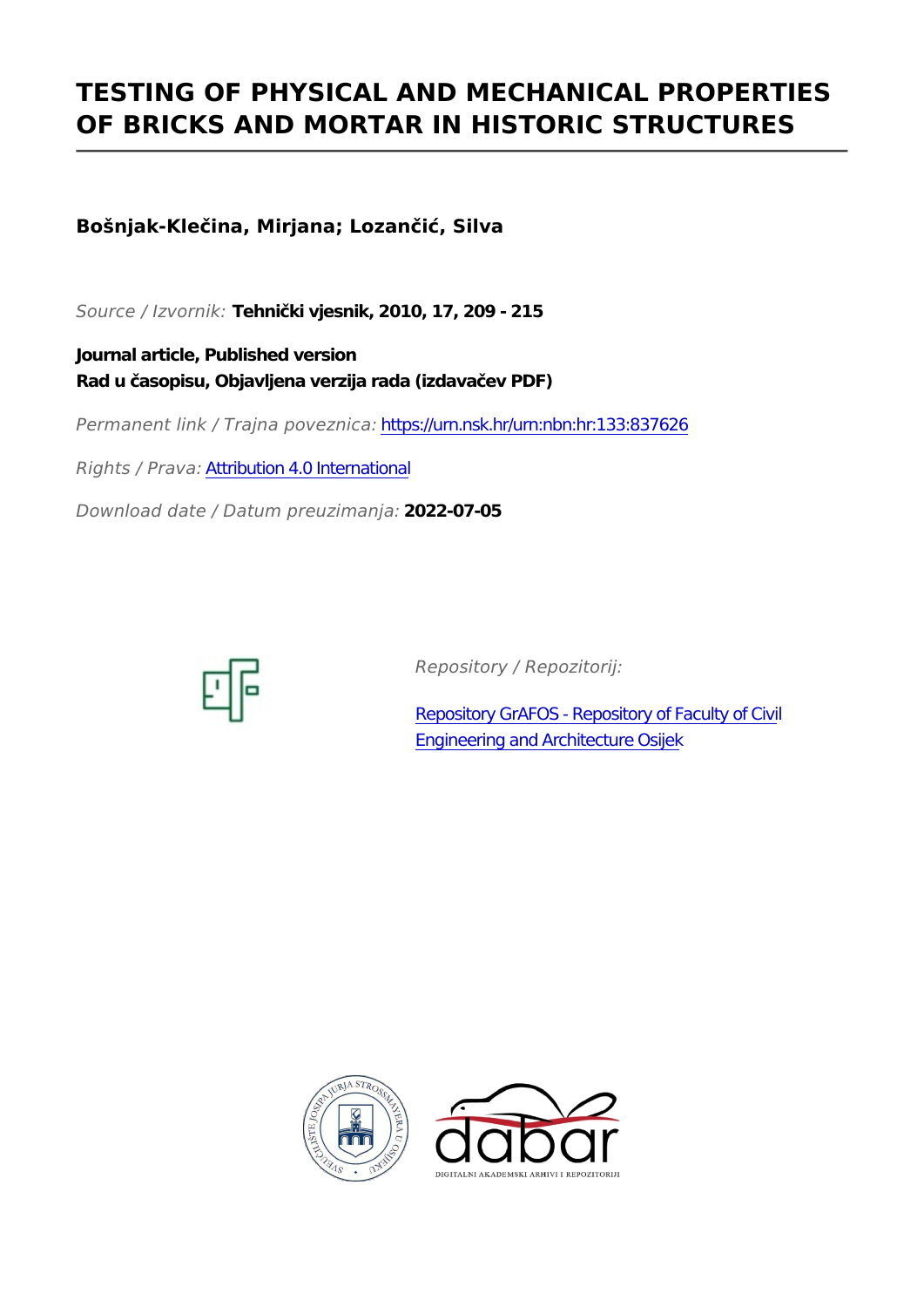## **TESTING OF PHYSICAL AND MECHANICAL PROPERTIES OF BRICKS AND MORTAR IN HISTORIC STRUCTURES**

## *Mirjana Bošnjak-Klečina, Silva Lozančić*

#### Preliminary notes

The requirement to determine the bearing capacity of older brick buildings is being raised more and more frequently. The problem is in defining of inbuilt materials properties. Familiarity with brick material used in their construction is insufficient for the approach to more accurate structural analysis. The biggest unknown is represented by those physical and mechanical properties of brick structures relevant for their bearing capacity against horizontal displacement and bending the compressive strength of mortar, adhesion strength of mortar against horizontal displacement and bending, the tensile strength of wall. These properties, in the function of brick porousness, are its initial capillary absorption and strength. The physical and mechanical properties of bricks from old sacral buildings were tested.At the same time, for the comparison purpose, nowadays materials have been tested too. The possibility and reliability of one method for the determination of the compressive strength of mortar "in situ" have been investigated. The method was proposed 30 years ago in Czechoslovakia, but it remained unknown to wider expert audience. The method is simple, quick and practical. It requires the preparation of very simple equipment for testing and calibration of a greater number of simple laboratory samples and it might be applicable in construction site conditions afterwards.

*Keywords: brick, compressive strength "in situ", mortar*

#### Ispitivanje fizikalno-mehaničkih svojstava opeke i morta povijesnih građevina

#### Prethodno priopćenje

Kod starih zidanih građevina sve se češće postavlja zahtjev za utvrđivanjem njihove nosivosti. Problem je u definiranju karakteristika materijala koji je u njih ugrađen. Poznavanje opečnog materijala od kojeg su one izgrađene nedovoljan je za pristup točnijoj proračunskoj analizi. Najveću nepoznanicu predstavljaju ona fizikalno-mehanička svojstva ziđa koja su bitna za određivanje njegove nosivosti na posmik i na savijanje: tlačna čvrstoća morta, čvrstoća prionjivosti morta i opeke pri posmiku i savijanju, vlačna čvrstoća zida. Ta svojstva nadalje su funkcija poroznosti opeke, njezinog početnog kapilarnog upijanja i čvrstoće. Ispitana su fizikalno-mehanička svojstva opeke iz starih sakralnih građevina. I Istražena je mogućnost primjene i vjerodostojnost jedne metode za utvrđivanje tlačne čvrstoće morta "in situ" (predložena je prije 30 godina u Čehoslovačkoj, a ostala je i u širim stručnim krugovima nepoznata). Metoda je jednostavna, brza i praktična, zahtijeva izradu vrlo jednostavne opreme za ispitivanje i kalibraciju na većem broju jednostavnih laboratorijskih uzoraka, nakon čega bi mogla biti primjenljiva u gradilišnim uvjetima. stodobno je radi usporedbe izvršeno ispitivanje na današnjim materijalima. "in situ"

*Ključne riječi: mort, opeka, tlačna čvrstoća "in situ"* 

## **1 Introduction** Uvod

The need for reconstruction or alteration of specific purpose of brick structures imposed the requirement to test their bearing capacities. The problem with old brick buildings is especially in the defining of the inbuilt materials' properties. Knowing of brick material used in their construction is insufficient for the approach to more accurate structural analysis.

The biggest unknown is represented by those physical and mechanical properties of brickwork relevant to determine its bearing capacity against horizontal displacement and bending strength: the compressive strength of mortar, adhesion strength of mortar and brick against shear and bending, the tensile strength of wall [1]. These properties are further the function of brick's porosity, its initial capillary adsorption and strength.

In order to provide required experimental data, the physical and mechanical properties of bricks from old sacral buildings were tested. Therefore, the required number of samples had been taken from the buildings. For the purpose of comparison, nowadays materials were tested at the same time [2].

The application and reliability of a method [3], completely unknown in our country were investigated too. The method is almost completely non-destructive, it determines the compressive strength of mortar on the spot – "in situ", it was proposed in Czechoslovakia thirty years ago, but it has remained unknown among the wider expert

audience. The method is simple, quick and practical; it might have a wide application in the quality assessment of old brick structures. It requires preparation of very simple equipment for testing and calibration of bigger number of laboratory samples and afterwards it could be applicable under construction site conditions.

## **2**

## **Testing of the brick and mortar properties determined by European standards**

Istraživanje svojstava opeke i morta određenih europskim normama

#### **2.1**

## **Testing of the brick properties determined by the European standards**

Istraživanje svojstava opeke određenih europskim normama

Under the present research, testing of old and new brick material was carried out in the laboratories of The Institute for Civil Engineering of Croatia, PC Osijek.

The testing has been carried out in accordance with the valid European standards. The samples of old bricks have been taken from three locations: St. Michael's church in Osijek, St. Philip and Jacob's church in Vukovar and Eltz's manor house in Vukovar. The bricks were made in  $18<sup>th</sup>$ century, most likely in brickyards near the mentioned structures. The samples are shown in Fig. 1. The new brick is solid masonry unit manufactured in a modern Slavonian brickyard. Each testing has been carried out on one sample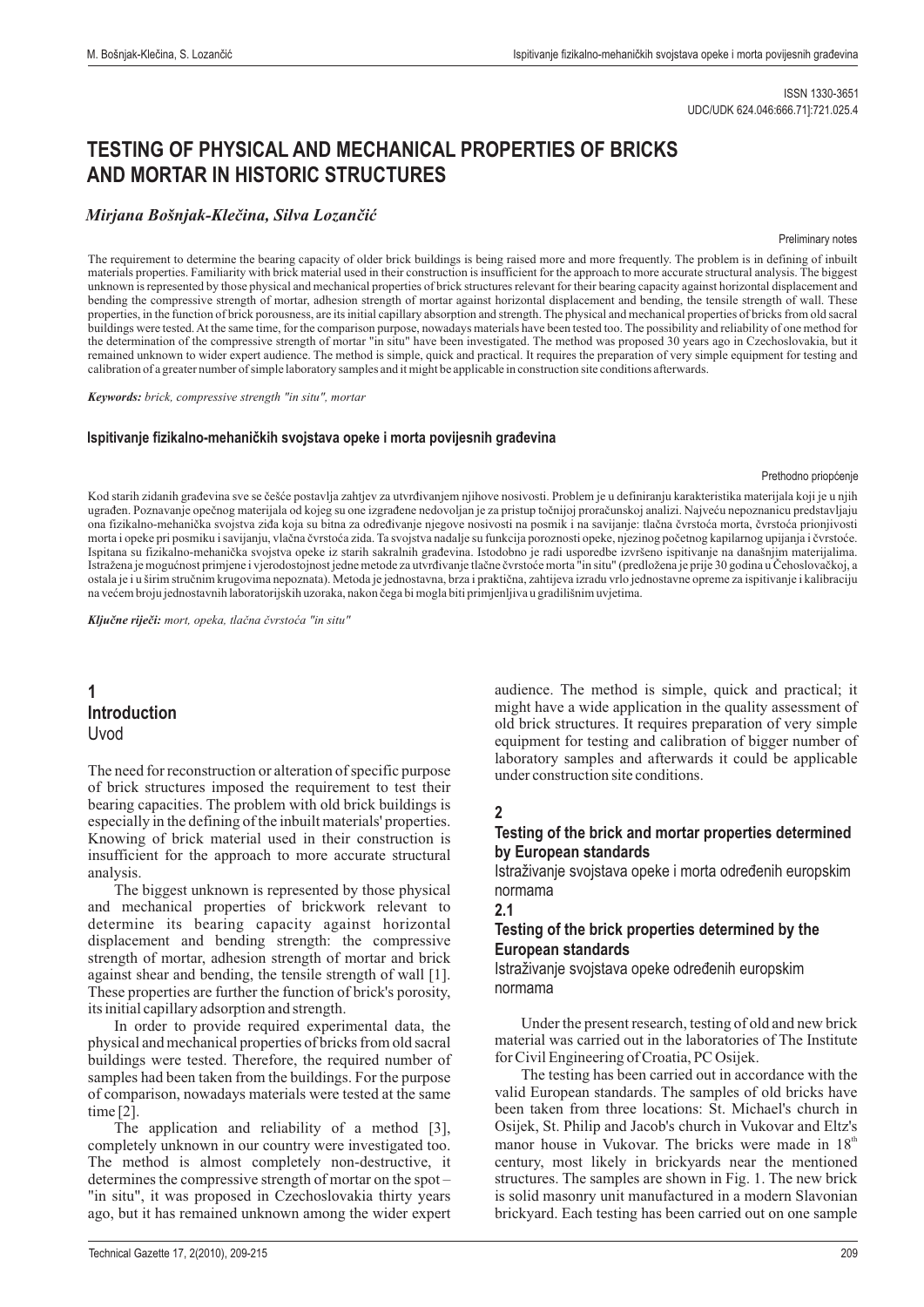(according to the standard, one sample represents six bricks at least).



*Figure 1 Tested brick samples Slika 1. Uzorci ispitanih opeka*

|                 |  |  | <b>Table 1</b> Mean values of the bricks' dimensions |  |
|-----------------|--|--|------------------------------------------------------|--|
| $-111$ $-1$ $-$ |  |  |                                                      |  |

| Tablica 1. Srednje vrijednosti dimenzija opeka |               |              |               |  |  |  |  |  |  |
|------------------------------------------------|---------------|--------------|---------------|--|--|--|--|--|--|
| The marking<br>of building                     | Length,<br>mm | Width,<br>mm | Height,<br>mm |  |  |  |  |  |  |
| St. Philip and<br>Jacob's $Ch(1)$              | 318           | 163          | 81            |  |  |  |  |  |  |
| St. Michael's<br>Church $(2)$                  | 329,8         | 163,6        | 76,7          |  |  |  |  |  |  |
| Eltz's manor<br>house $(3)$                    | 296,8         | 141,6        | 63,3          |  |  |  |  |  |  |
| New brick (4)                                  | 251,3         | 119,7        | 62,5          |  |  |  |  |  |  |

**Bricks' dimensions.** The dimensions of bricks have been determined by measurement according to the norm [4]. Measured were the length, width and height of brick. Here are shown their mean values. Test results are shown in Tab . 1.

**Initial capillary water absorption coefficient.** The initial capillary water absorption coefficient of the brick wall elements is expressed in  $\text{kg/m}^2 \cdot \text{min}$ , as determined by the norm [5]. The quantity of water to be measured is the one absorbed by the brick within the period of 60 seconds. Only the brick's surface that is to be laid into mortar should be sunk into the water. The test results are shown in Tab. 2.

**Water absorption.** The water absorption is determined by the procedure prescribed by the norm [6]. This test is conducted by sinking of the whole brick into water up to full saturation. The quantity of water absorbed by the brick within 24 hours is measured. The test results are shown in Tab. 3.

**The percentage of pores.** The percentage of pores in brick elements is determined by the procedure prescribed by the norm [7]. The percentage of pores portion of the brick element is the quotient of the difference between gross and net volume and gross volume. The test results are shown in Tab. 4.

**Compressive strength.** The compressive strength of brick elements has been tested by gradual increase of the compressive force up to the failure of sample, according to the procedure described in the norm [8]. The tests were performed on a sample made by joining two halves of the same brick. The test is shown in Figures 2 and 3. Results of tests are shown in Tab. 5.

| <b>Table 2</b> The coefficient of initial capillary water absorption C, $kg/(m^2 \cdot min)$ |  |  |  |
|----------------------------------------------------------------------------------------------|--|--|--|
| <b>Tablica 2.</b> Koeficijent početnog kapilarnog upijanja vode C, $kg/(m^2 \cdot min)$      |  |  |  |

| <b>Tablica 2.</b> Koeficifent pocetinog kapuarnog upifanja vode C, Kg/(III 'IIIIII) |     |     |     |     |     |     |            |
|-------------------------------------------------------------------------------------|-----|-----|-----|-----|-----|-----|------------|
| Sample Building                                                                     |     |     | 3   | 4   |     | 6   | Mean value |
| St. Philip and<br>Jacob's $Ch(1)$                                                   | 2,3 | 2.3 | 2,6 | 2,7 | 2,2 | 2,2 | 2,4        |
| St. Michael's<br>Church $(2)$                                                       | 4,7 | 4,9 | 5.3 | 3,7 | 4,9 | 5,7 | 4,9        |
| Eltz's manor<br>house $(3)$                                                         | 6,1 | 4,4 | 5,1 | 6,2 | 5,6 | 4,3 | 5,3        |
| New brick (4)                                                                       | 4,8 | 5,3 | 5,3 | 5,4 | 4,9 |     | 5,1        |

*Table 3 Water absorption percentage u,* %

| <b>Tablica 3.</b> Postotak upijanja vode u, % |       |       |       |       |       |       |            |  |
|-----------------------------------------------|-------|-------|-------|-------|-------|-------|------------|--|
| Sample Building                               |       |       |       |       |       | 6     | Mean value |  |
| St. Philip and<br>Jacob's $Ch(1)$             | 22,83 | 19,15 | 19,04 | 21,45 | 21,32 | 22,3  | 21,02      |  |
| St. Michael's<br>Church $(2)$                 | 24,02 | 17,22 | 24,43 | 24    | 21,78 | 19,74 | 21,87      |  |
| Eltz's manor<br>house $(3)$                   | 19,41 | 20.26 | 23,23 | 18,95 | 22,73 | 21.42 | 21         |  |
| New brick (4)                                 | 18,20 | 18,10 | 16,03 | 17,40 | 17,90 |       | 17,53      |  |

#### *Table 4 Porosity percentage,* % *Tablica 4. Postotak šupljina,* %

| Sample Building                   |     | 2   |     |     |     | O  | Mean value |
|-----------------------------------|-----|-----|-----|-----|-----|----|------------|
| St. Philip and<br>Jacob's $Ch(1)$ | 11  |     |     |     |     | 10 |            |
| St. Michael's<br>Church $(2)$     |     | 11  | 13  | 14  | 12. |    | 10         |
| Eltz's manor<br>house $(3)$       | 5   |     |     |     |     |    |            |
| New brick (4)                     | 4.5 | 4,3 | 4.1 | 4,9 | 4,5 |    |            |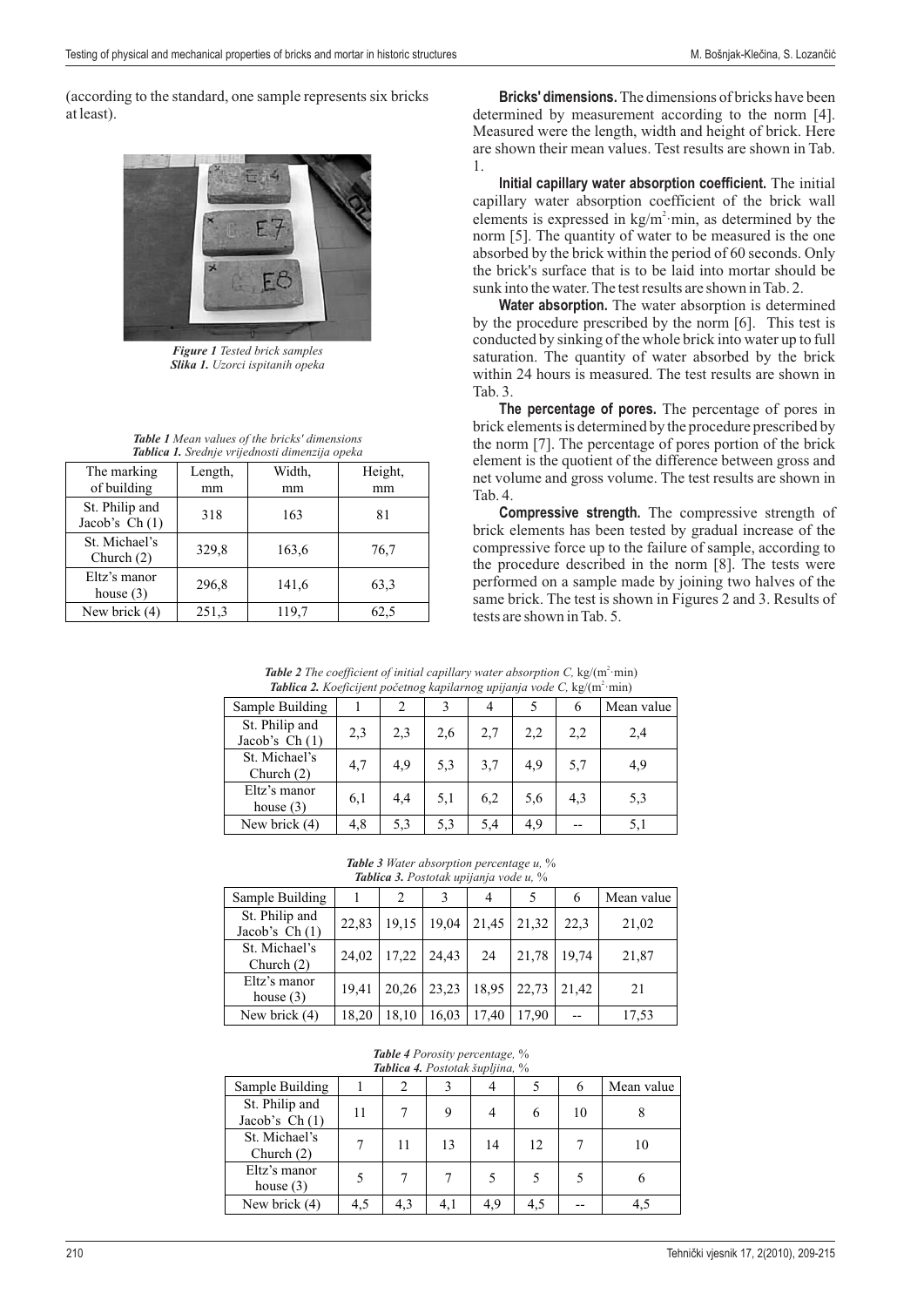| Tablica 5. Tlačna čvrstoća f. MPa |       |       |       |       |       |       |            |  |
|-----------------------------------|-------|-------|-------|-------|-------|-------|------------|--|
| Sample Building                   |       |       | 3     | 4     |       | 6     | Mean value |  |
| St. Philip and<br>Jacob's $Ch(1)$ | 11,34 | 14,38 | 11,18 | 10,94 | 12,26 | 9,59  | 11,45      |  |
| St. Michael's<br>Church $(2)$     | 13,42 | 27,1  | 13,81 | 6,3   | 19,33 | 23,2  | 17,2       |  |
| Eltz's manor<br>house $(3)$       | 30,96 | 16,82 | 18,44 | 34,99 | 28,03 | 24.11 | 25,56      |  |
| New brick (4)                     | 27,8  | 28,4  | 30,2  | 28,2  | 31,0  |       | 29,12      |  |

*Table 5 Compressive strength f,* MPa



*Figure 2 The brick before failure Slika 2. Opeka prije sloma*



*Figure 3 Compression failure of the brick Slika 3. Tlačni slom opeke*

## **2.2**

## **Testing of the mortar properties determined by the European standards**

Istraživanje svojstava morta određenih europskim normama

The old mortar samples were taken from the  $18<sup>th</sup>$ century structure located at the Tvrdja in Osijek, built at the same time and with the same material as the observed structures. Because of the difficulties connected with finding the right undisturbed samples the scope of investigation has been limited. The samples were obtained by removing the mortar from the existing building.

Testing has been done according to the European

standards [9].

The samples are presented in Figures 4 and 5.



*Figure 4 The samples removed from the building Slika 4 . Uzorci izvađeni iz građevine*



*Figure 5 Samples prepared for testing Slika 5 . Uzorci pripremljeni za ispitivanje*

**Mortar compressive strength.** The compressive strength of mortar has been performed by gradual increase of the compressive force up to the sample failure, as outlined in the corresponding Norm [9].

The measured results are presented in Tab. 6.

*Table 6 The compressive strength*  $f_m$ , MPa *Tablica 6. Tlačna čvrstoća*  $f_m$ , MPa *,*

| <b>Tublica 0.</b> Tracha cyrsioca $I_m$ , ivir a |      |      |      |            |  |  |  |  |
|--------------------------------------------------|------|------|------|------------|--|--|--|--|
| Sample                                           |      |      |      | Mean value |  |  |  |  |
| Compressive<br>strength                          | 0.58 | 0,52 | 0.53 | 0.54       |  |  |  |  |

**Mortar flexural strength.** The flexural strength of mortar samples has been determined by gradual increase of the compressive force up to the sample failure, according to the procedure described in Norm [9]. Results of the tests are presented in the Tab. 7.

*Table 7 The flexural strength*  $f_{\text{m},\text{p}}$  MPa **Tablica 7.** Čvrstoća na savijanje  $f_{\text{m},\text{p}}$  MPa

| $\sim$   |      |      |      |            |  |  |  |  |
|----------|------|------|------|------------|--|--|--|--|
| Sample   |      |      |      | Mean value |  |  |  |  |
| Flexural | 0.40 | 0.38 | 0,44 | 141        |  |  |  |  |
| strength |      |      |      |            |  |  |  |  |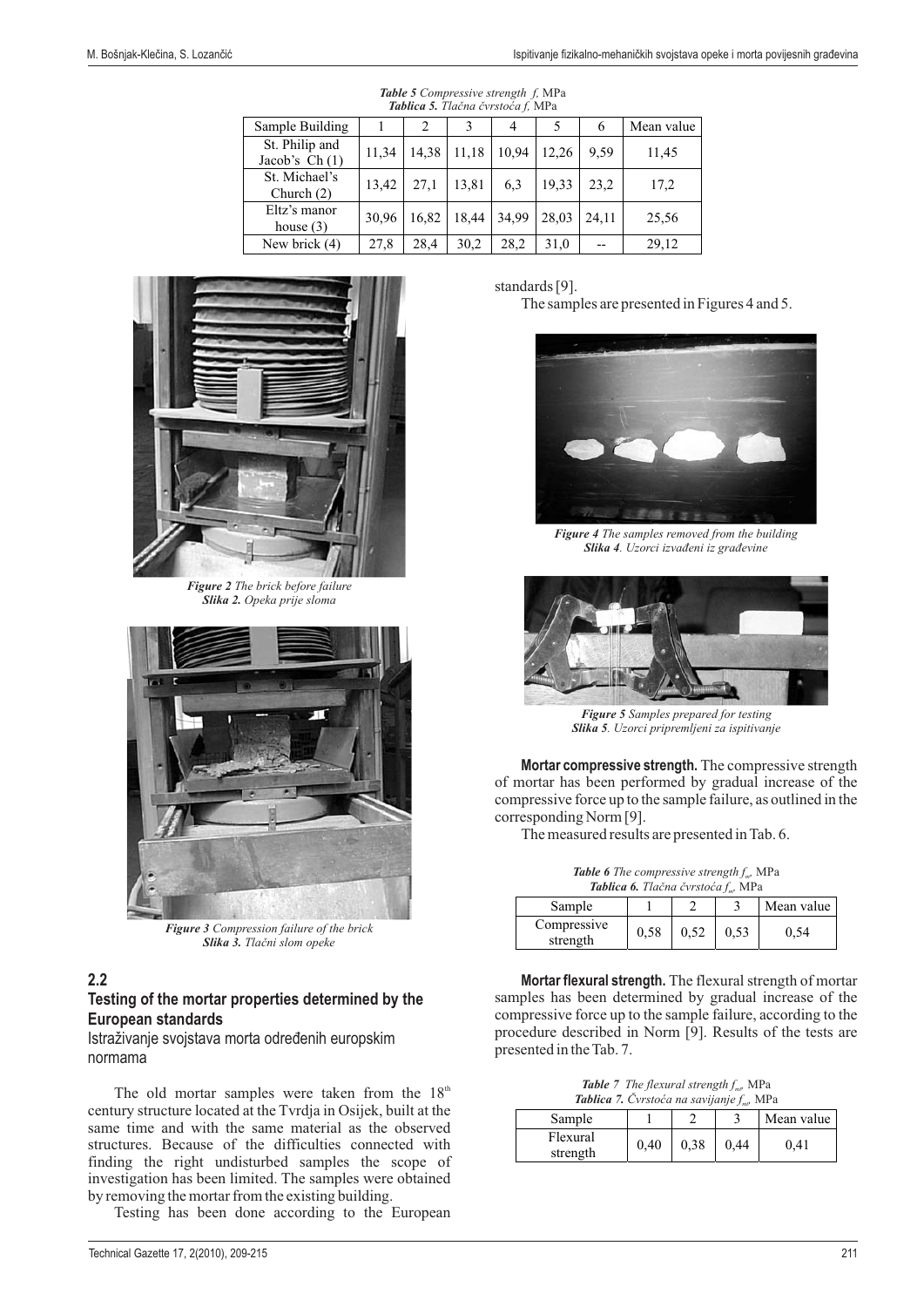#### **3**

#### **The analysis of results**

Analiza rezultata

**The Brick.** For the purpose of easier reference, the following marking is introduced in the drawings bellow:  $1$ the brick from Philip and Jacob's Church, 2 – the brick from St. Michael's Church,  $3$  – the brick from the Eltz's manor house, 4 – the new brick.

The bricks' dimensions. The old brick of the smallest size under present research comes from the Eltz's manor house in Vukovar. Its dimensions (the mean value) compared to nowadays size are 18 % longer and wider, and 2 % taller.

The biggest deviations from the mean value for one sample of old brick are within 6 %. The biggest deviations from the mean value for new brick samples are within 1 %. Fig. 6 indicates the mean value of the brick's dimensions for each tested sample.



*Figure 6 Bricks' dimensions, the mean values Slika 6. Dimenzije opeka, srednje vrijednosti*

**The coefficient of initial capillary water absorption.** The obtained mean value of the coefficient of initial capillary water absorption for new brick is by 112 % higher than for the brick from the building No. 1; by 4 % higher compared to the results from the building No. 2, and compared to the building No. 3 it is 4 % lower. The highest deviations from the mean value among the old brick samples are up to 12,5 % for the first building, up to 25 % for the second and up to 19 % for the third one. The highest deviations from the mean value among new brick samples are up to 6 %. Fig. 7 indicates the mean value of the initial capillary water absorption coefficient for each tested sample.



*Figure 7 The coefficient of initial capillary water absorption, mean values Slika 7. Koeficijent početnog kapilarnog upijanja vode, srednje vrijednosti*

**Water absorption.** The obtained mean value of water absorption percentage for new brick is by 17 % lower than for the bricks from the building No 1, by 20 % lower compared to the results from the building No 2 and compared to the building No 3 it is 17 % lower. The highest deviations from the mean value among the samples of old bricks are up to 9 % for the first building, up to 21 % for the second and up to 11 % for the third building. The highest deviation from the mean value among the new brick samples are up to 9 %. Fig. 8 indicates the mean values of absorption percentages for each tested sample.



*Figure 8 Water absorption percentages, the mean values Slika 8. Postotak upijanja vode, srednje vrijednosti*

**The percentage for pores.** The obtained mean value of the pores percentage is by 44 % lower than for the bricks in the building No. 1, by 55  $\%$  lower compared to the results from the building No. 2, and by 25 % lower compared to the building No. 3. The highest deviations from the mean value within the old brick samples are up to 50 % for the  $1^{\circ}$ building, up to 40 % for the  $2<sup>nd</sup>$  and up to 175 for the  $3<sup>rd</sup>$  one. The highest deviations from the mean value among the new brick samples are up to 9 %. Fig. 9 indicates the mean values of pores percentage for each tested sample.



*Slika 9. Postotak šupljina, srednje vrijednosti*

**The compressive strength.** The obtained mean value for the compressive strength of new brick is by 154 % higher than the bricks from the building No. 1, it is by  $69\%$  higher compared to the results from the building No. 2 and compared to the building No. 3 it is by 14 % higher. The highest deviations from the mean value within the old brick sample are up to 25 % for the  $1<sup>st</sup>$  building, up to 63 % for the  $2<sup>nd</sup>$  and for the  $3<sup>rd</sup>$  up to 6.5 %. Fig. 10 indicates the mean values of compressive strength for each tested sample.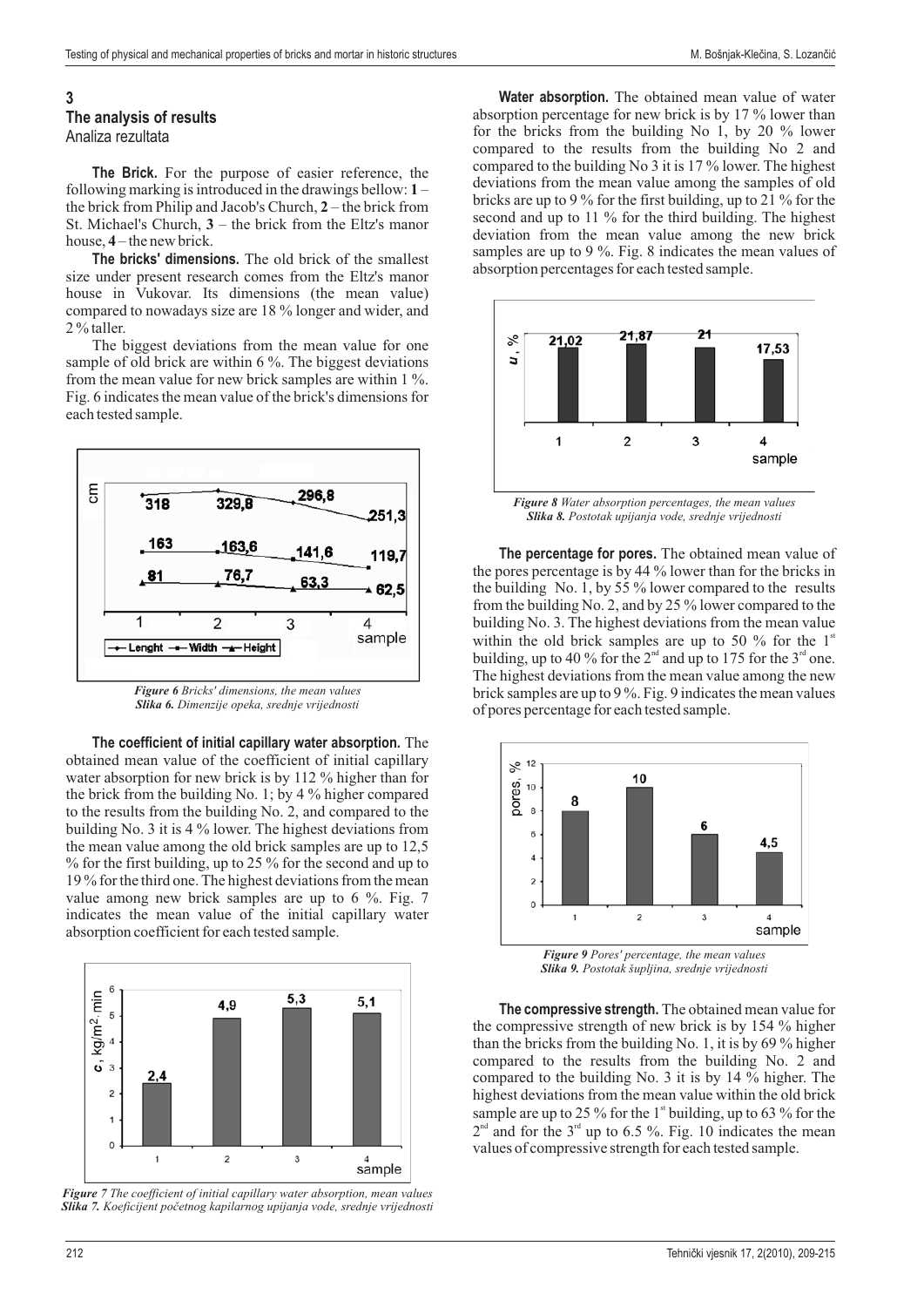

*Figure 10 The compressive strength, the mean values Slika 10. Tlačna čvrstoća, srednje vrijednosti*

#### **Mortar**

**The compressive strength of mortar.** The obtained mean value of the mortar compressive strength was 0,54 MPa, that corresponds to the mortar strength M0,5.

**The flexural strength of mortar.** The obtained mean value for the flexural strength of mortar was 0,41 MPa, that corresponds to the mortar strength M0,5.

#### **4**

#### **The mortar and brick's compressive strength testing by non destructive method "in situ"**

Istraživanje tlačne čvrstoće morta i opeke nerazornom metodom "in situ"

To know the compressive strength of the mortar in existing brick walls is as important as to know the compressive strength of bricks. Determination of the compressive strength of the mortar is more difficult because the brick wall contains a relatively thin layer of mortar. Hence, if the sample from the existing building is tested, the thickness of the sample may not exceed the thickness of the layer. The samples are small, their preparation is complicated and test results have great dispersion.

The aim of the present research is to investigate the possibility of application and reliability of one method [3], almost completely non-destructive, to determine the compressive strength of mortar "in situ". The method is simple, quick and practical and it might have a wide application in the quality assessments of the brick structure. The method needs simple equipment (Fig. 11) for testing



*Figure 11 The equipment for compressive strength testing Slika 11. Oprema za ispitivanje tlačne čvrstoće*

and calibration of a greater number of simple laboratory samples and after that it might be applicable under construction site conditions.

This method measures the penetration speed of drilling into the mortar and it is expected that functional relations between the mortar strength and the penetration speed could be found. Other parameters that could be easily varied: drill rotation speed, drill diameter, application force and by changing them the application field of the method could be enlarged. We may observe some similarities with a few already existing in-situ non-destructive testing methods such as: Schmidt's hammer; Windsor-pin, and for metal hardness tests; Rockwell, Vickers, Brinell. As with these methods, a wide dispersion of results is expected, but also a possibility to determine the regression of dependence of the listed parameters.

To conduct the tests, a device has been constructed according to the original idea [2] (Figures 11 and 12). The device consists of a power drill mounted along the horizontal brackets on a steel support. The test is carried by drilling through the mortar by constant drill rotation speed and force. The constant force is provided by hanging the weights of desired amount on pulley. The power drill slides along the well greased brackets (to decrease the friction at minimum). The depth of the drill's penetration within determined time is measured and so the penetration speed is obtained.



*Figure 12 Mortar compressive strength testing Slika 12. Ispitivanje tlačne čvrstoće morta*

The problem is that the mortar is a non-homogenous material and statistics have to be introduced as mortar samples have great dispersion of results. The tests were carried out on the bricks, as well, as it was expected that they had much more homogeneous structure than mortar.

In order to determine the relationship between the penetration speed and compressive strength, the parallel destructive tests of brick and mortar have been performed at the laboratory of the Institute for Civil Engineering of Croatia, Osijek.

The brick. The tests on bricks were carried out on the samples of two manufacturers and on one sample from the 18<sup>th</sup> century. Three samples of bricks (six test samples) were tested with the total number of drillings of 90. Each drilling lasted 90 seconds (measured by stop watch), the speed of drilling was 600 rpm, the diameter of the drill bit was 6 mm (drill for concrete, tempered steel tip). The depth of drilling within determined time under constant speed and constant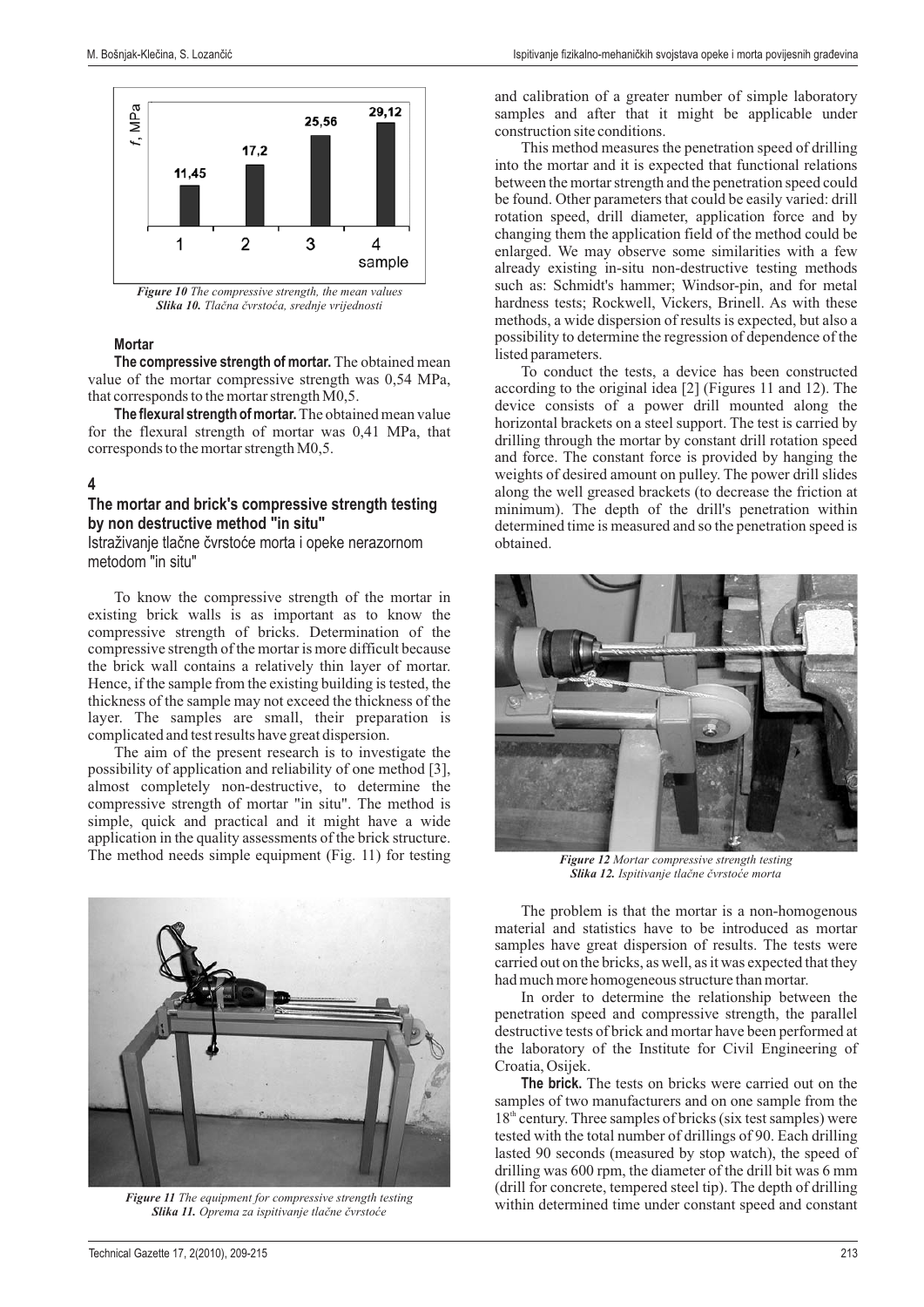force (penetration speed) was measured for each hole. The results are shown on the two samples of bricks from different manufactures. It is evident (Figures 13 and 14) that the relationship between the applied force and depth of drilling may be determined, and that it is almost linear. The shown penetration speeds for different weights are the mean values of five measurements.



*Figure 13 The brick of strength* 14,50 MPa *Slika 13. Opeka čvrstoće* 14,50 MPa



*Figure 14 Slika 14. The brick of strength* 25,00 MPa *Opeka čvrstoće* 25,00 MPa



*Slika 15. Veza čvrstoće opeke i brzine prodiranja svrdla and penetration speed*

If we present the penetration speed for one load and correlate it to a brick strength obtained by destructive tests then we have a situation as shown in Fig. 15 that indicates the relationship between the brick compressive strength and penetration speed under constant force and drill rotation speed for three brick samples of different strengths. It is obvious that the penetration speed is almost linear with the material strength, i.e. the drill penetrates faster into weaker material.

The mortar. The tests were conducted on the mortar samples of compressive strength of 27; 10; 2,8; 1,8 and 0,8 MPa. Eleven mortar samples were tested (thirty three test samples), the total number of drillings being 72. Selected rotational speed of power drill was 600 rpm, the diameter of drilling bit was 6 mm (drilling bit for concrete, tempered steel tip). The expected drill depth was 40 mm. Time was measured for this depth of drilling at constant speed and force for all three holes (the number of holes on one sample was restricted by the size of the sample). It was evident that in tests on the samples of great strength there were almost no differences in the depth of drilling regarding the changes in applied force, while on the samples of compressive strength the samples failed because of their very small tensile strength. On the samples of medium strength, the functional relation of force (the added weight) and drilling time (Figures 16 and 17) may be foreseen. The shown penetration speeds correspond to the mean values in three measurements.



*Slika 16. Mort čvrstoće* 10,00 MPa



*Figure 17 The mortar of strength* 1,80 MPa *Slika 17. Mort čvrstoće* 1,80 MPa



*Figure 18 Relationship between the mortar compressive strength Slika 18. Veza čvrstoće morta i brzine prodiranja svrdlaand penetration speed*